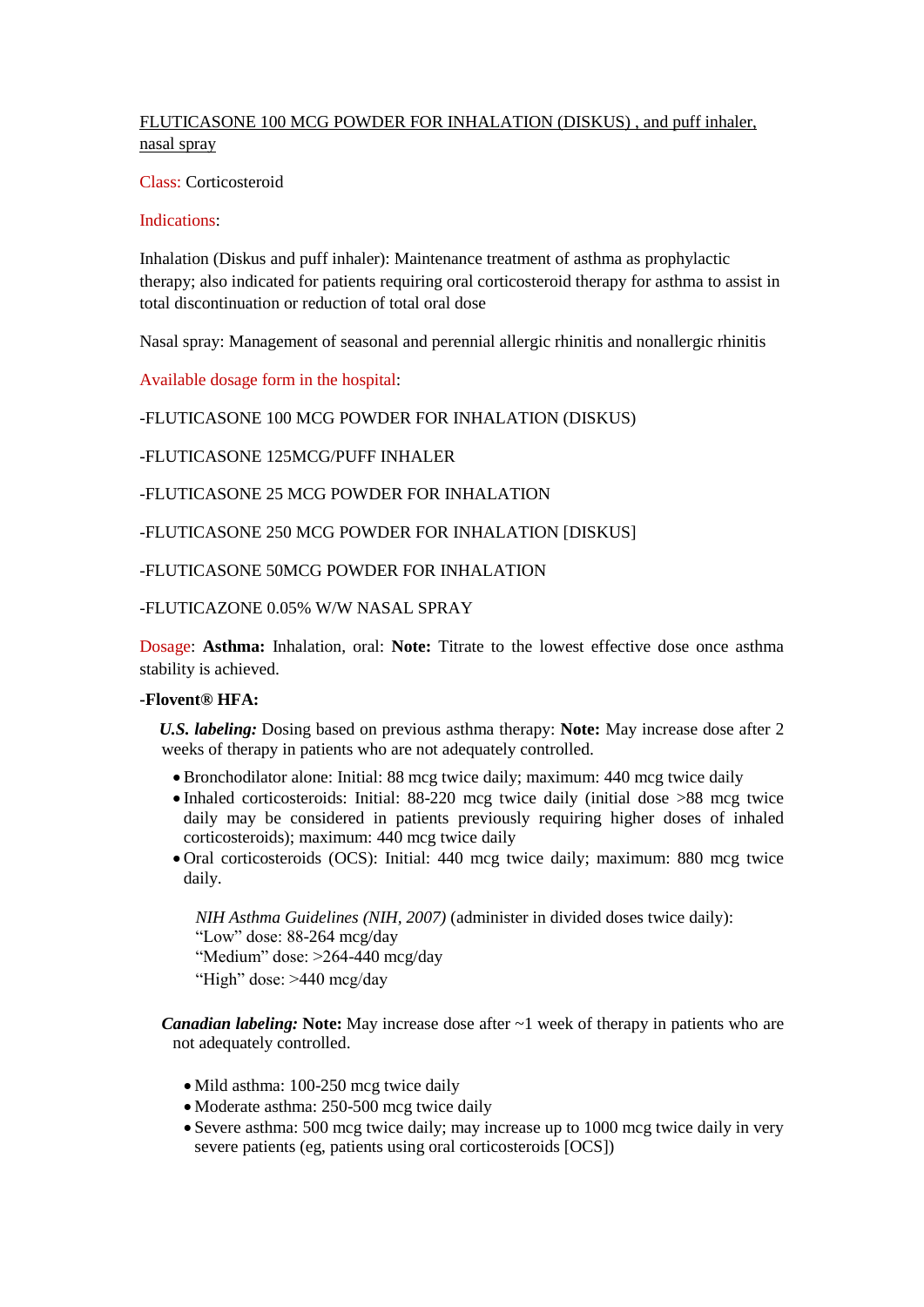#### **-Flovent® Diskus®:**

*U.S. labeling:* **Note:** May increase dose after 2 weeks of therapy in patients who are not adequately controlled.

Dosing based on previous asthma therapy:

- Bronchodilator alone: Initial: 100 mcg twice daily; maximum: 500 mcg twice daily
- Inhaled corticosteroids: Initial: 100-250 mcg twice daily; maximum: 500 mcg twice daily; initial dose >100 mcg twice daily may be considered in patients with poorer asthma control or those previously requiring high ranges of inhaled corticosteroids
- Oral corticosteroids (OCS): Initial: 500-1000 mcg twice daily; maximum: 1000 mcg twice daily

*NIH Asthma Guidelines (NIH, 2007)* (administer in divided doses twice daily): "Low" dose: 100-300 mcg/day "Medium" dose: >300-500 mcg/day "High" dose: >500 mcg/day

- *Canadian labeling:* **Note:** May increase dose after ~1 week of therapy in patients who are not adequately controlled.
	- Mild asthma: 100-250 mcg twice daily
	- Moderate asthma: 250-500 mcg twice daily
	- Severe asthma: 500 mcg twice daily; may increase up to 1000 mcg twice daily in very severe patients (eg, patients using oral corticosteroids [OCS])
- **-Conversion from oral systemic corticosteroids to orally inhaled corticosteroids:** When converting from oral corticosteroids (OCS) to orally inhaled corticosteroids, initiate oral inhalation therapy in patients whose asthma is previously stabilized on OCS. Gradual OCS dose reductions should begin ~7 days after starting inhaled therapy. *U.S. labeling* recommends reducing prednisone dose no more rapidly than 2.5-5 mg/day (or equivalent of other OCS) weekly. The *Canadian labeling* recommends decreasing the daily dose of prednisone by 1 mg (or equivalent of other OCS) no more rapidly than weekly in adults who are closely monitored or every 10 days if not closely monitored. If adrenal insufficiency occurs, resume OCS therapy; initiate a more gradual withdrawal. When transitioning from systemic to inhaled corticosteroids, supplemental systemic corticosteroid therapy may be necessary during periods of stress or during severe asthma attacks.

## **Rhinitis**:

## **- Intranasal**:

- -Flonase® (fluticasone propionate): Initial: 2 sprays (50 mcg/spray) per nostril once daily (200 mcg/day); alternatively, the same total daily dosage may be divided and given as 1 spray per nostril twice daily (200 mcg/day). After the first few days, dosage may be reduced to 1 spray per nostril once daily for maintenance therapy (100 mcg/day).
- -Veramyst® (fluticasone furoate): Initial: 2 sprays (27.5 mcg/spray) per nostril once daily (110 mcg/day); once symptoms are controlled, may reduce dosage to 1 spray per nostril once daily (55 mcg/day) for maintenance therapy.